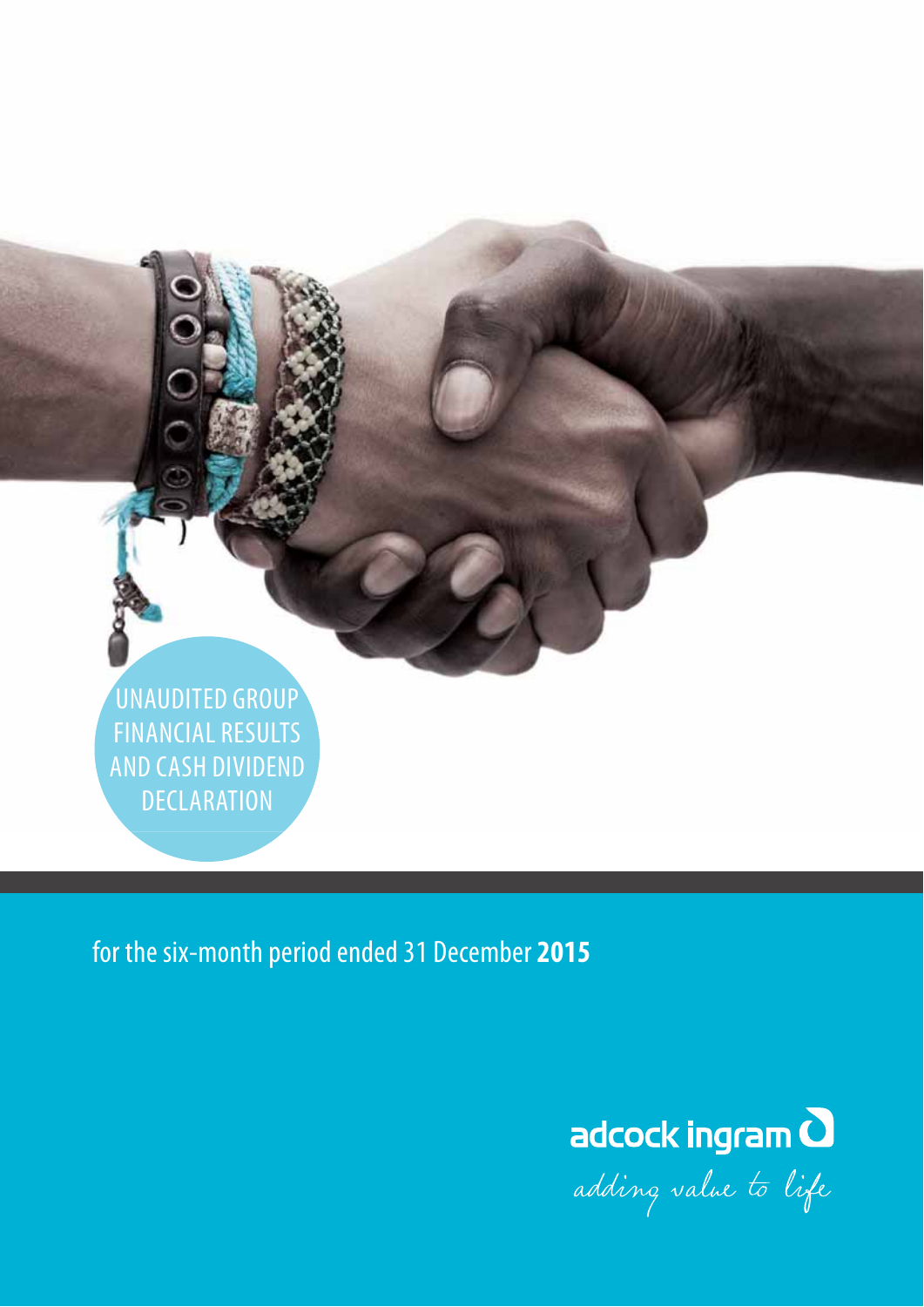# SALIENT FEATURES

Turnover increased 7% to R2 752 million Gross profit improved 11% to R1 006 million Trading profit increased 20% to R293 million Dividend declared: 50 cents per share B-BBEE level 4 achieved

# INTRODUCTION

The divisional reorganisation of Adcock Ingram's business, commenced early in the 2015 financial year, has in a sense been a contributing feature in maintaining the positive trend of performance during the interim period presently under review. In a period of economic uncertainty and intensifying currency devaluation, the Group's improved factory efficiencies, better customer relations, pleasing service level statistics and a concentrated marketing effort, yielded impressive market share gains, measured by IMS and Nielsen, particularly in the OTC and Consumer divisions.

### FINANCIAL PERFORMANCE OF CONTINUING OPERATIONS

### **TURNOVER AND PROFITS**

Group turnover increased by 7.1% to R2 752 million, partly aided by the 7.5% SEP price increase in April 2015 on the segment of products to which those regulatory limitations apply. All segments, however, posted improvements in turnover over the prior period. Volume improvement was also encouraging, but the benefits therefrom were unfortunately offset by the discontinuation of certain uneconomic product lines in the Consumer Division and the repatriation of some MNC business in the Prescription division.

Given the adverse impact through currency devaluations, the collective gross margin improvement from 35.2% to 36.5% was more than encouraging, this substantially arising through increased and more streamlined factory throughput, including lower inventory impairments, and sales mix benefits when measured against the comparable period. The relatively high inventory holding in the current period provided some margin protection in the depreciating Rand environment.

Having regard to the relatively early stage of the divisional restructure in the period to 31 December 2014, a deliberately aggressive selling and marketing plan was carried out during the current reporting period. A well mounted and cost-effective marketing programme was implemented and the additional cost thereof is clearly evident in the statement of comprehensive income. What is particularly pleasing, however, is the expected outcome of the more disciplined control over fixed and administrative expenditure.

The overall advantages of the reorganised divisional management structure started to reveal themselves in this period with trading profits increasing by 20% from R243.8 million to R292.6 million.

### **NON-TRADING EXPENSES**

Non-trading expenses during the period includes share-based payments of R35.9 million of which R20.8 million relates to a once-off IFRS 2 charge, arising through the implementation of the July 2015 B-BBEE scheme.

### **TAX AND HEADLINE EARNINGS**

The effective tax rate of 32% is a consequence of certain expenditure being non-deductible for tax purposes.

Headline earnings from continuing operations for this interim period amounted to R164.8 million (Dec 2014: R157.9 million). This translates into headline earnings per share of 98.6 cents (Dec 2014: 93.6 cents). Excluding the once-off IFRS 2 charge of R20.8 million relating to the B-BBEE scheme, headline earnings from continuing operations would be R185.6 million (111.0 cents, an improvement of 19%).

### **CASH FLOWS**

Cash generated from operations was R269.7 million despite working capital utilisation increasing by R93.2 million.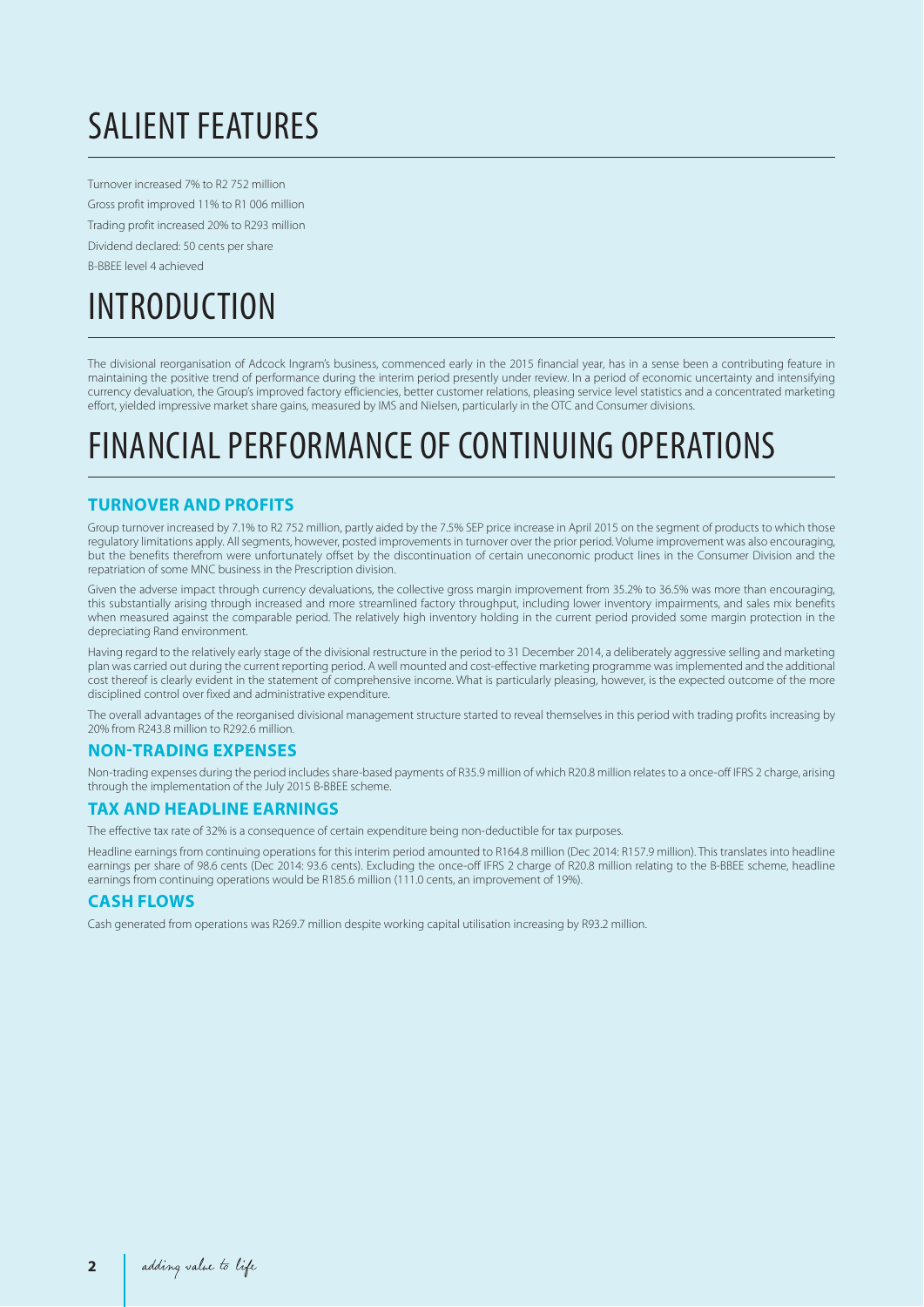# BUSINESS OVERVIEW

Turnover in the **OTC** division increased by 9% to R761.5 million (Dec 2014: R698.6 million). According to IMS, the Division posted growth ahead of the market, with double digit ex-factory growth in Adco-dol, Allergex and Corenza-C, the top three brands. Despite increased throughput in the Clayville factory, the punitive impact of the exchange rate and a detectable change in consumer buying patterns, put margins under pressure. OTC trading profit of R128.6 million is reported, compared to R141.2 million in the comparable period.

**Prescription** turnover of R892.4 million is marginally ahead of the comparable period (Dec 2014: R880.9 million), this the result of static volumes in the Generics portfolio and the singular effect of a repatriation of certain products to multinational partners. A large percentage of the contributions arising from the SEP price increase and a much improved performance from ARV sales were unfortunately absorbed through the aforesaid circumstances. Gross margins, however, improved in this period due to better production recoveries, increased ARV sales volumes and lower inventory write-offs. Trading profits of R87.1 million are accordingly well ahead of the comparative performance of R57.9 million.

**Consumer** turnover of R328.1 million is 8% ahead of the comparable period (Dec 2014: R304.2 million) with Panado, Probiflora, Compral and Cepacol all posting healthy growth. Trading profit improved by 10% to R42.1 million (Dec 2014: R38.3 million).

**Hospital** turnover increased by 12% to R626.2 million (Dec 2014: R557.8 million) notwithstanding an increasingly competitive environment and with good cost control, trading profit increased to R21.6 million (Dec 2014: R1.1 million).

The Group's revised B-BBEE structure was successfully implemented in July 2015. The level 4 rating achieved under the new B-BBEE codes, in contrast to the level 3 rating held previously, will hopefully contribute towards providing reciprocal advantage to the Company and stakeholders under this imperative modality for conducting business in South Africa.

### **INDIA**

Following the Board's decision to dispose of the Group's Indian operating subsidiary, this operation has been treated as an asset held-for-sale and is reflected in the financial statements as a discontinued operation. Amortisation and depreciation of assets in such subsidiary were accordingly suspended in the current period.

## CHANGES TO THE BOARD AND IN DIRECTORS' FUNCTIONS

On 11 November 2015, Clifford Raphiri, the Company´s lead independent director, was appointed Non-Executive Chairman. Former Non-executive Chairman, Brian Joffe assumed the role of Deputy Chairman. Kevin Wakeford resigned as Chief Executive Officer and Andrew Hall, the Company´s Deputy Chief Executive Officer and Chief Financial Officer, was appointed Chief Executive Officer. Dorette Neethling, the Group Financial Executive was appointed Acting Chief Financial Officer. Lindsay Ralphs resigned as a Non-executive Director and was replaced by David Cleasby.

On 2 February 2016, Clifford Raphiri, now Non-executive Chairman, relinquished his chairmanship of the HR, Remuneration and Nominations Committee, but remains a member of this Committee. Mpho Makwana relinquished his membership of the Risk and Sustainability Committee and assumed chairmanship of the HR, Remuneration and Nominations Committee. David Cleasby assumed membership of the Risk and Sustainability Committee and the Chief Financial Officer will no longer be a member of the Social Ethics and Transformation Committee.

On 23 February 2016, Dorette Neethling was appointed to the Board as an executive director and Chief Financial Officer.

### PROSPECTS

During calendar year 2015 and particularly during the period under review, the Group continued to make progress in restoring its status and regaining the respect of the broader South African pharmaceutical market. The trend of improvement in the Group's operating performance, in this and immediately past periods, bears testimony to the beneficial outcome arising from the refocused effort of management under the divisional restructure.

While the improvement in profits during the subject period would suggest a continuing level of growth going forward, stakeholders will be acutely aware of the economic challenges that lie ahead. Recent increases in interest rates, consequential inflation, continued under-recovery of currency losses under government's SEP reimbursement model and the potential further decline in disposable incomes, will surely have an effect on future sales volumes and profitability.

Notwithstanding these direct challenges, continued effort will be invested to enhance the quality and efficacy of brands, build customer relationships and maintain service levels within each of the operating divisions. The Group provides an excellent range of products into the market and management will continue to diligently apply themselves to maximise opportunities for optimal achievement. Concurrently with normal trading activities, there is a purposeful process in place to seek to expand the Group's non-regulated product portfolio, through partnerships and acquisitions.

### DIVIDEND DISTRIBUTION

The Board has declared an interim gross dividend out of income reserves of 50 cents per share in respect of the six months ended 31 December 2015. The South African dividend tax ("DT") rate is 15% and the net dividend payable to shareholders who are not exempt from DT is 42.50 cents per share. Adcock Ingram currently has 175 748 048 ordinary shares in issue of which 149 902 758 qualify for dividends. The income tax reference number is 9528/919/15/3. The salient dates for the distribution are detailed belo

| THE Banchit Gates for the Gibthoution are detailed below. |                        |
|-----------------------------------------------------------|------------------------|
| Last date to trade cum distribution                       | Friday, 11 March 2016  |
| Shares trade ex distribution                              | Monday, 14 March 2016  |
| Record date                                               | Friday, 18 March 2016  |
| Payment date                                              | Tuesday, 22 March 2016 |

Share certificates may not be dematerialised or rematerialised between Monday, 14 March 2016 and Friday, 18 March 2016, both dates inclusive.

**CD Raphiri AG Hall**

23 February 2016

**Chairman** Chief Executive Officer **Chief Executive Officer** Chief Executive Officer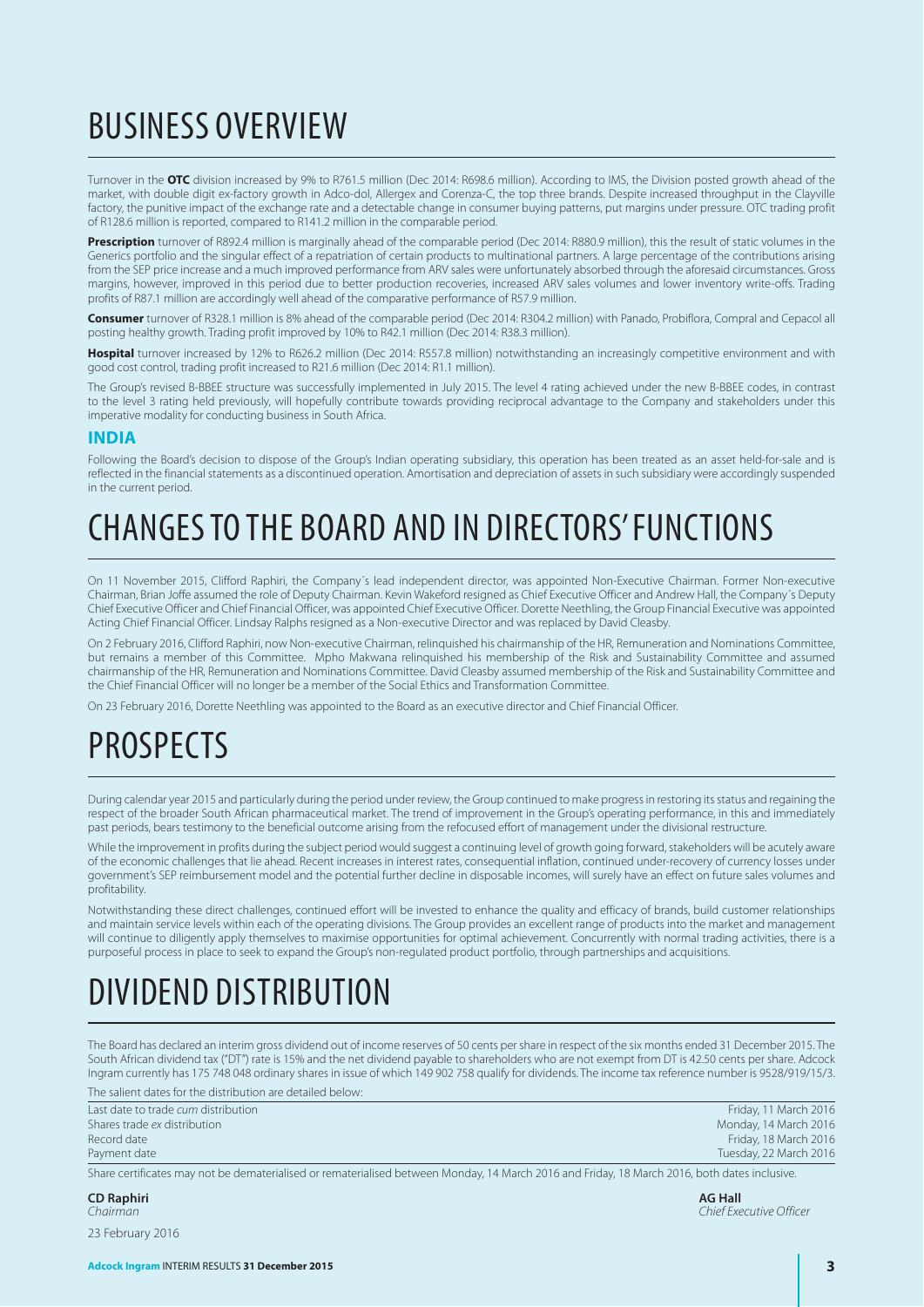# CONSOLIDATED STATEMENTS OF COMPREHENSIVE INCOME

|                                                                                     | <b>Unaudited</b> |        | Unaudited     | Audited   |
|-------------------------------------------------------------------------------------|------------------|--------|---------------|-----------|
|                                                                                     | six months       |        | six months    | year      |
|                                                                                     | ended            |        | ended         | ended     |
|                                                                                     | 31 December      |        | 31 December   | 30 June   |
|                                                                                     | 2015             |        | 2014          | 2015      |
| <b>Continuing operations</b><br>Note                                                | R'000            | Change | R'000         | R'000     |
| <b>REVENUE</b><br>$\overline{2}$                                                    | 2758393          |        | 2 5 8 3 3 9 5 | 5 294 511 |
| <b>TURNOVER</b><br>$\overline{2}$                                                   | 2752416          | 7%     | 2 5 6 8 8 1 4 | 5 270 697 |
| Cost of sales                                                                       | (1746768)        |        | (1664128)     | (3359850) |
| <b>Gross profit</b>                                                                 | 1 005 648        | 11%    | 904 686       | 1910847   |
| Selling, distribution and marketing expenses                                        | (499377)         |        | (444279)      | (970435)  |
| Drug management and regulatory expenses                                             | (57836)          |        | (60759)       | (119288)  |
| Fixed and administrative expenses                                                   | (155853)         |        | (155818)      | (311997)  |
| <b>Trading profit</b>                                                               | 292 582          | 20%    | 243 830       | 509 127   |
| 3<br>Non-trading expenses                                                           | (42135)          |        | (16977)       | (26350)   |
| <b>Operating profit</b>                                                             | 250 447          | 10%    | 226 853       | 482777    |
| Finance income<br>$\overline{2}$                                                    | 1483             |        | 10624         | 13 144    |
| Finance costs                                                                       | (44723)          |        | (57189)       | (100525)  |
| Dividend income<br>$\overline{2}$                                                   | 4494             |        | 3957          | 10670     |
| Equity-accounted earnings                                                           | 26 177           |        | 32 5 11       | 65 608    |
| <b>Profit before taxation</b>                                                       | 237878           | 10%    | 216 756       | 471 674   |
| Taxation                                                                            | (67461)          |        | (55274)       | (141031)  |
| Profit for the period/year from continuing operations                               | 170417           | 6%     | 161 482       | 330 643   |
| Profit/(Loss) after taxation for the period/year from discontinued                  |                  |        |               |           |
| $\overline{4}$<br>operation                                                         | 2075             |        | (16530)       | (131834)  |
| Profit for the period/year                                                          | 172492           |        | 144 952       | 198 809   |
| Other comprehensive income which will subsequently be<br>recycled to profit or loss | 204 043          |        | 40 5 62       | 61722     |
| Exchange differences on translation of foreign operations:                          |                  |        |               |           |
| - Continued operations                                                              | 65 969           |        | 14673         | 10581     |
| - Discontinued operation                                                            | 127 189          |        | 25 843        | 50 661    |
| Movement in cash flow hedge accounting reserve, net of tax                          | 9818             |        | 46            | 77        |
| Other                                                                               | 1067             |        |               | 403       |
| Other comprehensive income which will not be recycled to<br>profit or loss          |                  |        |               |           |
| Actuarial loss on post-retirement medical liability                                 |                  |        |               | (442)     |
| Total comprehensive income for the period/year, net of tax                          | 376 535          |        | 185 514       | 260 089   |
| <b>Profit attributable to:</b>                                                      |                  |        |               |           |
| Owners of the parent                                                                | 166 662          |        | 141 892       | 197 932   |
| Non-controlling interests                                                           | 5830             |        | 3 0 6 0       | 877       |
|                                                                                     | 172492           |        | 144 952       | 198 809   |
| Total comprehensive income attributable to:                                         |                  |        |               |           |
| Owners of the parent                                                                | 367 363          |        | 181 142       | 260 419   |
| Non-controlling interests                                                           | 9172             |        | 4 3 7 2       | (330)     |
|                                                                                     | 376 535          |        | 185 514       | 260 089   |
| <b>Continuing operations</b>                                                        |                  |        |               |           |
| Basic earnings per ordinary share (cents)                                           | 98.4             | 5%     | 93.9          | 195.3     |
| Diluted basic earnings per ordinary share (cents)                                   | 98.3             | 5%     | 93.8          | 195.3     |
| Headline earnings per ordinary share (cents)                                        | 98.6             | 5%     | 93.6          | 192.8     |
| Diluted headline earnings per ordinary share (cents)                                | 98.4             | 5%     | 93.5          | 192.8     |
| <b>Discontinued operation</b>                                                       |                  |        |               |           |
| Basic earnings/(loss) per ordinary share (cents)                                    | 1.2              |        | (9.8)         | (78.1)    |
| Diluted basic earnings/(loss) per ordinary share (cents)                            | 1.2              |        | (9.8)         | (78.1)    |
| Headline earnings/(loss) per ordinary share (cents)                                 | 1.2              |        | (9.8)         | (32.7)    |
| Diluted headline earnings/(loss) per ordinary share (cents)                         | $1.2$            |        | (9.8)         | (32.7)    |

**4**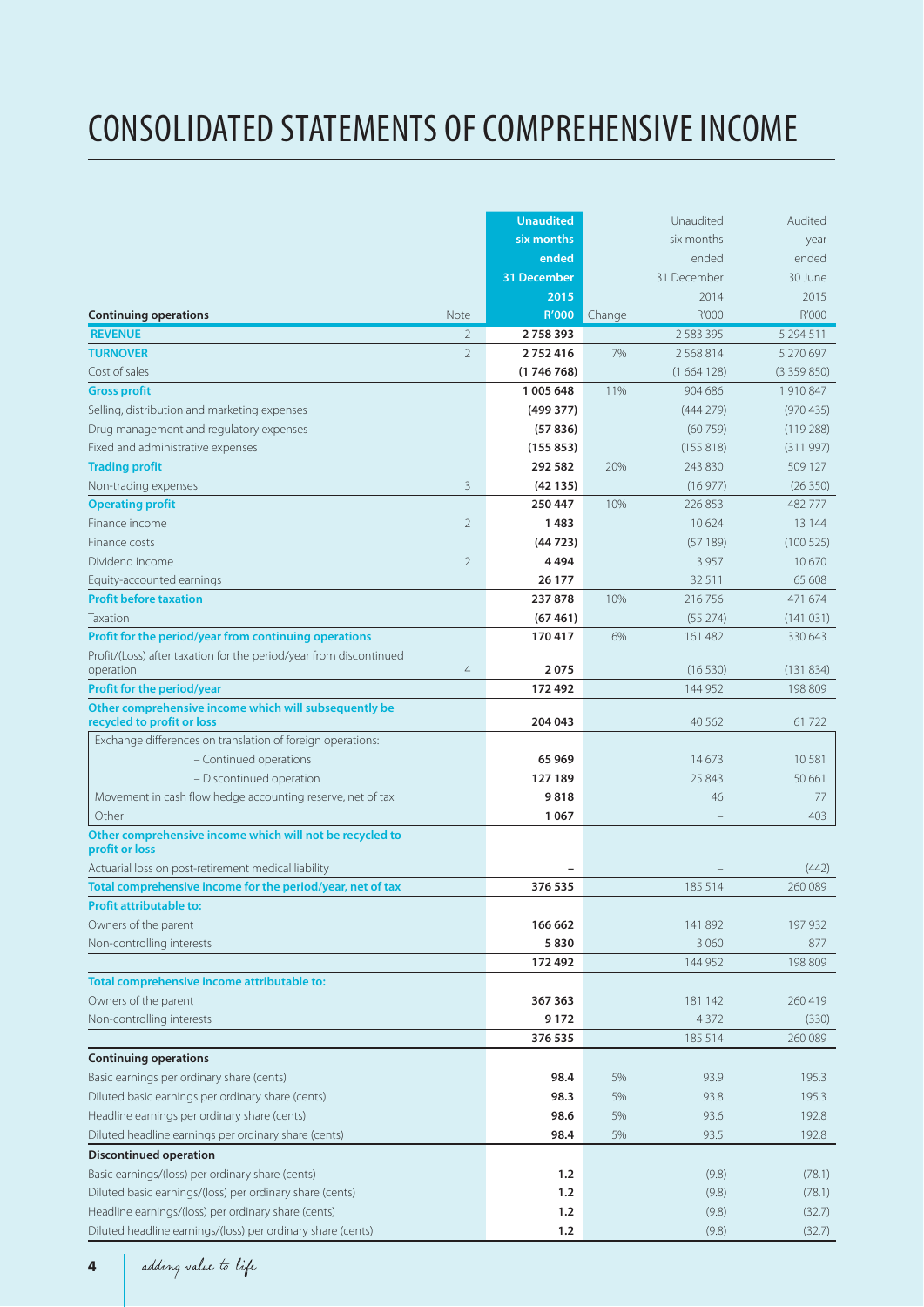# CONSOLIDATED STATEMENT OF CHANGES IN EQUITY

|                                                                                     |                |         | Attributable to holders of the parent |           |           |               |             |               |
|-------------------------------------------------------------------------------------|----------------|---------|---------------------------------------|-----------|-----------|---------------|-------------|---------------|
|                                                                                     |                |         | Non-distributable                     |           |           |               |             |               |
|                                                                                     |                |         | reserves                              |           |           |               |             |               |
|                                                                                     |                |         |                                       | Discon-   |           |               |             |               |
|                                                                                     |                |         |                                       | tinued    |           | Total         |             |               |
|                                                                                     | <b>Issued</b>  |         |                                       | operation |           | attributable  | Non-        |               |
|                                                                                     | share          | Share   | Continuing                            | held-for- | Retained  | to ordinary   | controlling |               |
|                                                                                     | capital        | premium | operations                            | sale      | income    | shareholders  | interests   | Total         |
|                                                                                     |                |         |                                       |           |           |               | R'000       |               |
|                                                                                     | R'000          | R'000   | R'000                                 | R'000     | R'000     | R'000         |             | R'000         |
| As at 1 July 2014                                                                   | 16878          | 510920  | 426 415                               |           | 1784688   | 2738901       | 118578      | 2857479       |
| Share issue                                                                         | 6              | 1 1 8 7 |                                       |           |           | 1 1 9 3       |             | 1 1 9 3       |
| Movement in share-based<br>payment reserve                                          |                |         | 11 497                                |           |           | 11 497        |             | 11 497        |
| Acquisition of non-controlling<br>interests in Ayrton Drug<br>Manufacturing Limited |                |         |                                       |           | (31)      | (31)          | (100)       | (131)         |
| Total comprehensive income                                                          |                |         | 39 250                                |           | 141 892   | 181 142       | 4 3 7 2     | 185 514       |
| Profit for the period                                                               |                |         |                                       |           | 141 892   | 141 892       | 3 0 6 0     | 144 952       |
| Other comprehensive                                                                 |                |         |                                       |           |           |               |             |               |
| income                                                                              |                |         | 39 250                                |           |           | 39 250        | 1312        | 40 5 62       |
| <b>Balance at 31 December</b><br>2014 (unaudited)                                   | 16884          | 512 107 | 477 162                               |           | 1 926 549 | 2 9 3 2 7 0 2 | 122 850     | 3 0 5 5 5 5 2 |
| Share issue                                                                         | $\overline{4}$ | 831     |                                       |           |           | 835           |             | 835           |
| Movement in share-based<br>payment reserve                                          |                |         | 4601                                  |           |           | 4601          |             | 4601          |
| Acquisition of non-controlling<br>interests in Ayrton Drug<br>Manufacturing Limited |                |         |                                       |           |           |               | (1)         | (1)           |
| Total comprehensive income                                                          |                |         | 23 237                                |           | 56 040    | 79 277        | (4702)      | 74 5 7 5      |
| Profit for the period                                                               |                |         |                                       |           | 56 040    | 56 040        | (2183)      | 53 857        |
| Other comprehensive                                                                 |                |         |                                       |           |           |               |             |               |
| income                                                                              |                |         | 23 2 3 7                              |           |           | 23 237        | (2519)      | 20718         |
| Disposal of non-controlling<br>interest in Bioswiss (Pty)<br>Limited                |                |         |                                       |           |           |               | (14101)     | (14101)       |
| <b>Dividends</b>                                                                    |                |         |                                       |           |           |               | (4537)      | (4537)        |
|                                                                                     |                |         |                                       |           |           |               |             |               |
| <b>Balance at 30 June 2015</b><br>(audited)                                         | 16888          | 512938  | 505 000                               |           | 1982 589  | 3 0 1 7 4 1 5 | 99 509      | 3 116 924     |
| Share issue                                                                         | 1              | 188     |                                       |           |           | 189           |             | 189           |
| Discontinued operation                                                              |                |         | (25268)                               | 252 688   |           |               |             |               |
| Movement in share-based<br>payment reserve                                          |                |         | 14369                                 |           |           | 14 3 69       |             | 14 3 69       |
| Implementation of BEE<br>scheme                                                     | 258            | 153 746 | (5624)                                |           | (44587)   | 103793        | (79883)     | 23 910        |
| Total comprehensive income                                                          |                |         | 200 701                               |           | 166 662   | 367 363       | 9172        | 376 535       |
| Profit for the period                                                               |                |         |                                       |           | 166 662   | 166 662       | 5830        | 172492        |
| Other comprehensive                                                                 |                |         |                                       |           |           |               |             |               |
| income                                                                              |                |         | 200 701                               |           |           | 200 701       | 3 3 4 2     | 204 043       |
| Dividends                                                                           |                |         |                                       |           | (117952)  | (117952)      |             | (117952)      |
| <b>Balance at 31 December</b><br>2015 (unaudited)                                   | 17 147         | 666 872 | 461758                                | 252 688   | 1986712   | 3 3 8 5 1 7 7 | 28798       | 3413975       |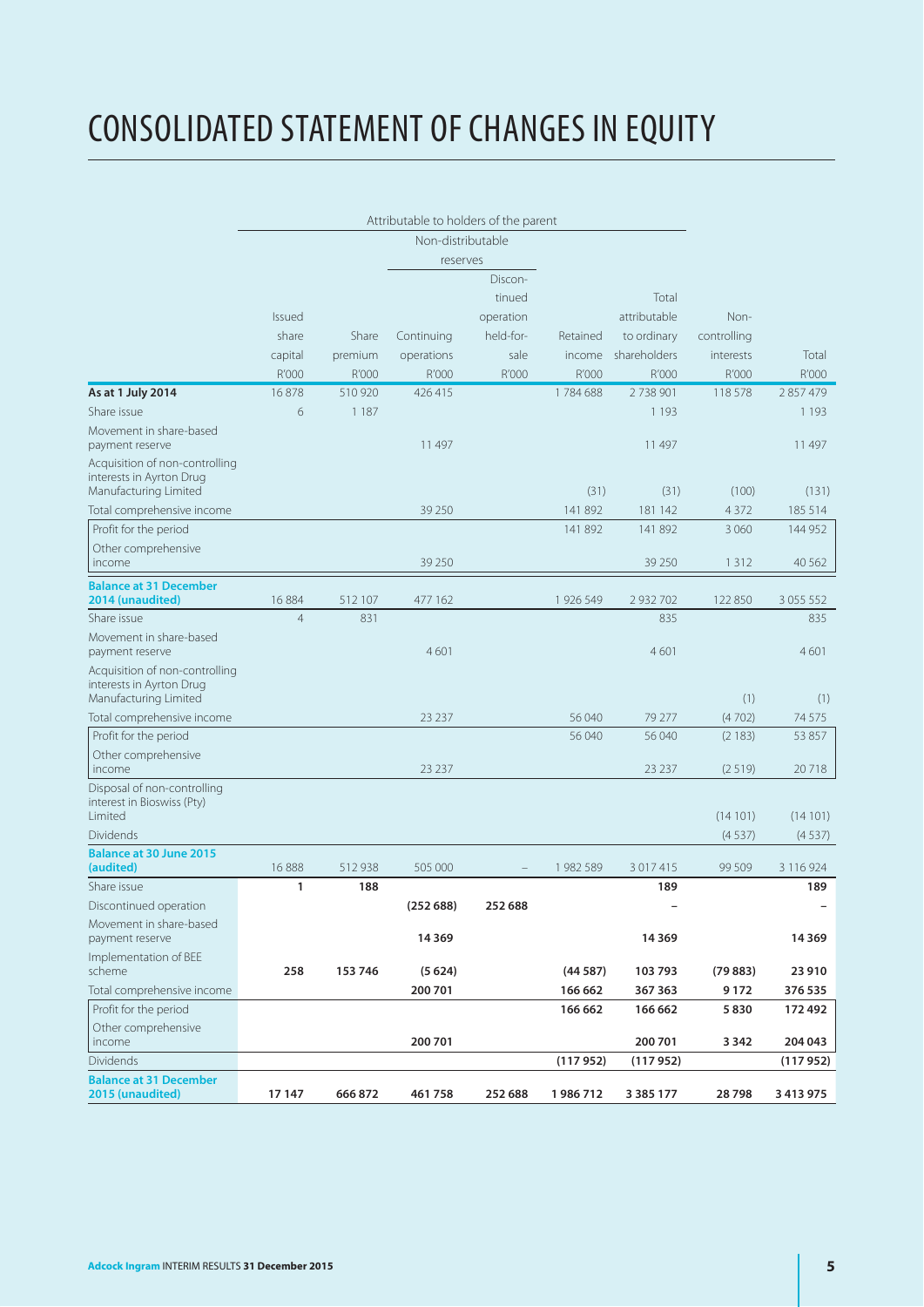# CONSOLIDATED STATEMENTS OF FINANCIAL POSITION

|                                                   | <b>Unaudited</b>          | Unaudited     | Audited   |
|---------------------------------------------------|---------------------------|---------------|-----------|
|                                                   | 31 December               | 31 December   | 30 June   |
|                                                   | 2015                      | 2014          | 2015      |
| Note                                              | <b>R'000</b>              | R'000         | R'000     |
| <b>ASSETS</b>                                     |                           |               |           |
| Property, plant and equipment                     | 1471029                   | 1 540 308     | 1490828   |
| Intangible assets                                 | 283 934                   | 827 632       | 743 156   |
| Deferred tax                                      | 3 5 4 2                   | 4891          | 12091     |
| Other financial assets                            | 84 4 20                   | 138 349       | 91 106    |
| Investment in joint ventures                      | 337 907                   | 239 835       | 279 135   |
| <b>Non-current assets</b>                         | 2 180 832                 | 2 751 015     | 2616316   |
| Inventories                                       | 1 292 841                 | 1032932       | 1 207 581 |
| Trade and other receivables                       | 1394038                   | 1 3 8 3 2 4 8 | 1 408 728 |
| Cash and cash equivalents                         | 192 115                   | 459 429       | 147 379   |
| Taxation receivable                               | 63 987                    | 79 678        | 77948     |
| <b>Current assets</b>                             | 2942981                   | 2 955 287     | 2 841 636 |
| Assets classified as held-for-sale                | 828 560<br>$\overline{4}$ |               |           |
| <b>Total current assets</b>                       | 3771541                   | 2955287       | 2 841 636 |
| <b>Total assets</b>                               | 5952373                   | 5706302       | 5 457 952 |
| <b>EOUITY AND LIABILITIES</b>                     |                           |               |           |
| <b>Capital and reserves</b>                       |                           |               |           |
| Issued share capital                              | 17 147                    | 16 8 84       | 16888     |
| Share premium                                     | 666 872                   | 512 107       | 512938    |
| Non-distributable reserves: Continuing operations | 461758                    | 477 162       | 505 000   |
| Discontinued operation held-for-sale              | $\overline{4}$<br>252 688 |               |           |
| Retained income                                   | 1986712                   | 1 926 549     | 1982589   |
| Total shareholders' funds                         | 3 3 8 5 1 7 7             | 2 9 3 2 7 0 2 | 3 017 415 |
| Non-controlling interests                         | 28798                     | 122 850       | 99 509    |
| <b>Total equity</b>                               | 3 4 1 3 9 7 5             | 3 0 5 5 5 5 2 | 3 116 924 |
| Long-term borrowings                              | 507 260                   | 1015332       | 513753    |
| Post-retirement medical liability                 | 22 935                    | 22 194        | 22796     |
| Deferred tax                                      | 78 213                    | 51788         | 81854     |
| <b>Non-current liabilities</b>                    | 608 408                   | 1089314       | 618 403   |
| Trade and other payables                          | 1 296 475                 | 1 266 310     | 1 328 431 |
| Bank overdraft                                    | 421 008                   | 228 719       | 304 210   |
| Short-term borrowings                             | 16 636                    | 10 693        | 13 2 7 3  |
| Cash-settled options                              | 6973                      | 16 3 6 2      | 6519      |
| Provisions                                        | 61 588                    | 39 35 2       | 70 192    |
| <b>Current liabilities</b>                        | 1802680                   | 1561436       | 1722625   |
| Liabilities classified as held-for-sale           | 127310<br>$\overline{4}$  |               |           |
| <b>Total current liabilities</b>                  | 1929990                   | 1561436       | 1722625   |
| <b>Total equity and liabilities</b>               | 5952373                   | 5 706 302     | 5 457 952 |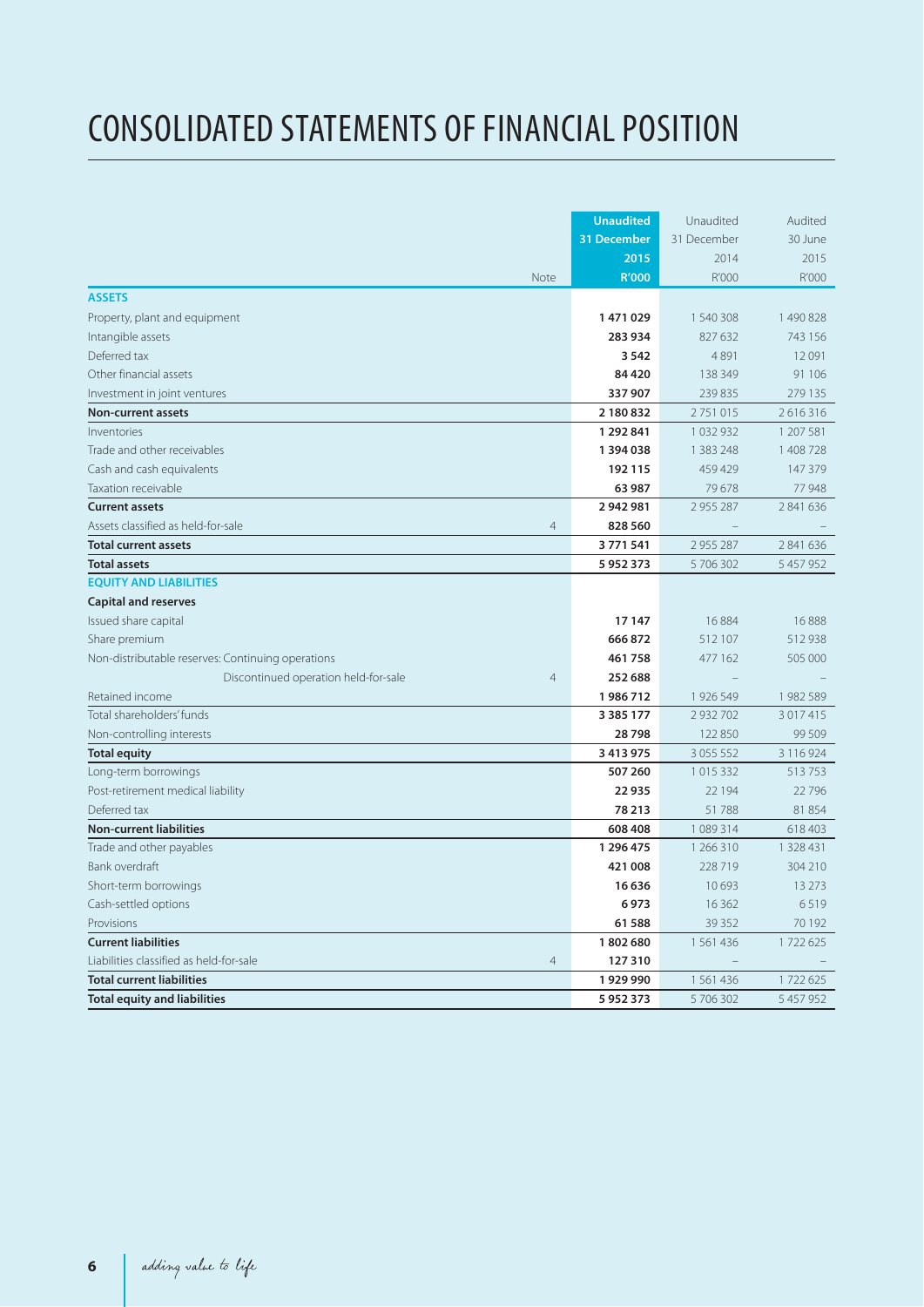# CONSOLIDATED STATEMENTS OF CASH FLOWS

|                                                                               | <b>Unaudited</b> | Unaudited   | Audited   |
|-------------------------------------------------------------------------------|------------------|-------------|-----------|
|                                                                               | six months       | six months  | year      |
|                                                                               | ended            | ended       | ended     |
|                                                                               | 31 December      | 31 December | 30 June   |
|                                                                               | 2015             | 2014        | 2015      |
|                                                                               | <b>R'000</b>     | R'000       | R'000     |
| Cash flows from operating activities                                          |                  |             |           |
| Operating profit from continuing operations                                   | 250 447          | 226853      | 482 777   |
| Operating loss from discontinued operation                                    | (1110)           | (26583)     | (138119)  |
| <b>Operating profit</b>                                                       | 249 337          | 200 270     | 344 658   |
| Non-cash items                                                                | 113 628          | 153 980     | 379 892   |
| Operating profit before working capital changes                               | 362 965          | 354 250     | 724 550   |
| Working capital changes                                                       | (93 249)         | 39 4 93     | (126 423) |
| Cash generated from operations                                                | 269716           | 393 743     | 598 127   |
| Finance income, excluding receivable                                          | 4504             | 16 120      | 14 4 0 9  |
| Finance costs, excluding accrual                                              | (44050)          | (60 592)    | (103 871) |
| Dividend income                                                               | 19 150           | 3 9 5 7     | 10670     |
| Dividends paid                                                                | (117952)         |             | (4537)    |
| Taxation paid                                                                 | (52075)          | (18053)     | (87312)   |
| Net cash inflow from operating activities                                     | 79 293           | 335 175     | 427 486   |
| Cash flows from investing activities                                          |                  |             |           |
| Decrease in other financial assets                                            | 6686             | 606         | 37 962    |
| Disposal of business                                                          |                  |             | (2663)    |
| Purchase of property, plant and equipment - Expansion                         | (25454)          | (20 216)    | (23 560)  |
| - Replacement                                                                 | (18762)          | (32988)     | (56304)   |
| Proceeds on disposal of property, plant and equipment                         | 137              | 573         | 2 2 4 3   |
| Disposal of non-controlling interest in Blue Falcon Trading (Pty) Limited     | (11616)          |             |           |
| Net cash outflow from investing activities                                    | (49009)          | (52025)     | (42322)   |
| Cash flows from financing activities                                          |                  |             |           |
| Acquisition of non-controlling interests in Ayrton Drug Manufacturing Limited |                  | (131)       | (132)     |
| Proceeds from issue of share capital                                          | 189              | 1 1 9 3     | 2028      |
| Proceeds from sale of investment                                              | 30410            |             |           |
| Increase in borrowings                                                        |                  | 15 278      | 23 9 15   |
| Repayment of borrowings                                                       | (2932)           |             | (506031)  |
| Net cash inflow/(outflow) from financing activities                           | 27 667           | 16 340      | (480 220) |
| Net increase/(decrease) in cash and cash equivalents                          | 57951            | 299 490     | (95056)   |
| Net foreign exchange difference on cash and cash equivalents                  | 19984            | 2 9 8 1     | 9986      |
| Cash and cash equivalents at beginning of period/year                         | (156831)         | (71761)     | (71761)   |
| Cash and cash equivalents at end of period/year*                              | (78896)          | 230710      | (156 831) |
|                                                                               |                  |             |           |
| * Made up as follows:                                                         |                  |             |           |
| Cash and cash equivalents                                                     | 192 115          | 459 429     | 147 379   |
| Bank overdraft                                                                | (421008)         | (228719)    | (304 210) |
| Net cash position per statement of financial position                         | (228893)         | 230 710     | (156 831) |
| Cash at banks and short-term deposits attributable to discontinued operation  | 149 997          |             |           |
| Cash and cash equivalents at end of period/year                               | (78896)          | 230710      | (156 831) |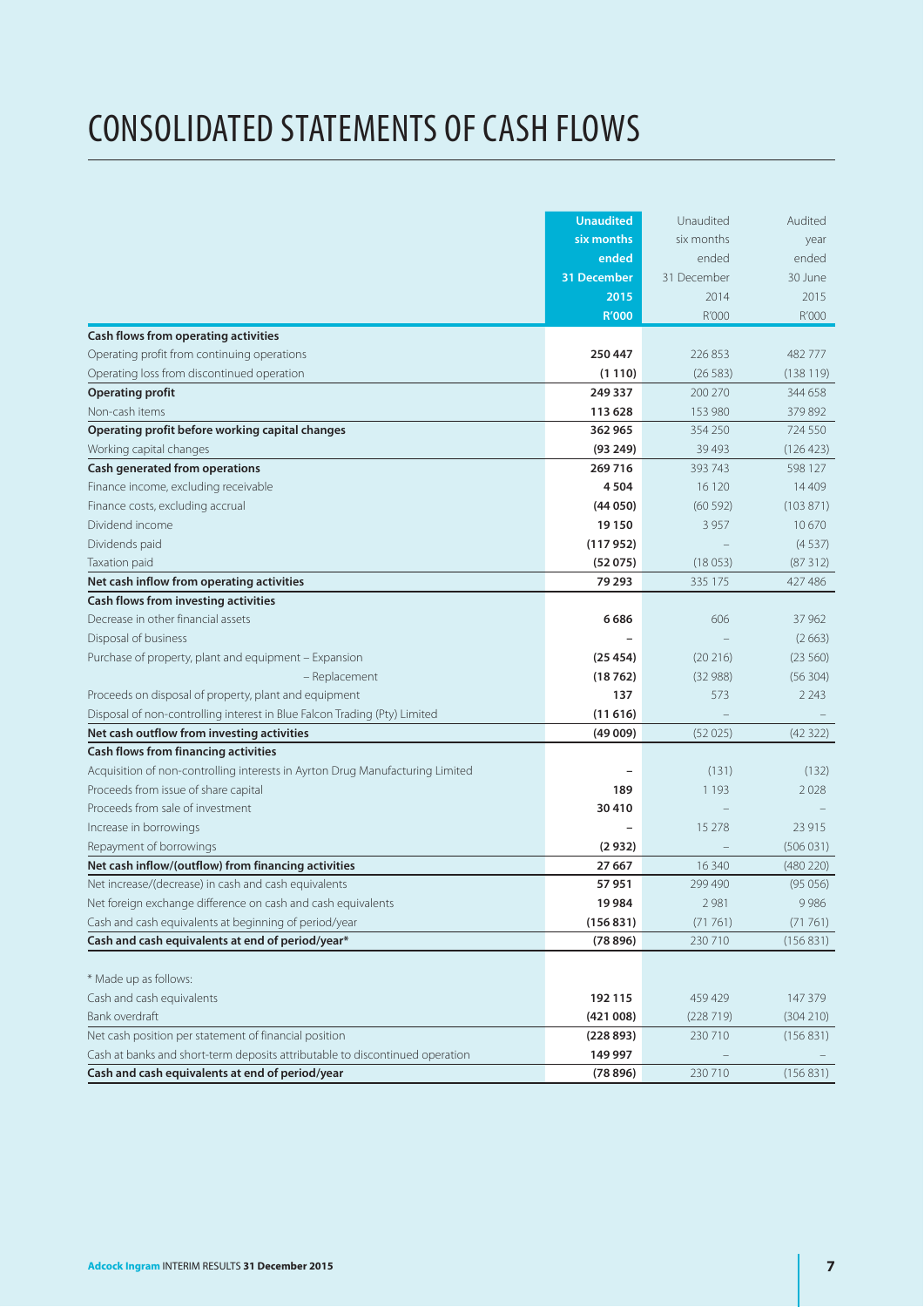### 1 **BASIS OF PREPARATION**

#### 1.1 **Introduction**

 The abridged unaudited interim results for the six months ended 31 December 2015 have been prepared in compliance with the Listings Requirements of the JSE Limited, International Financial Reporting Standards (IFRS), the requirements of the International Accounting Standards, IAS 34: Interim financial reporting, SAICA Financial Reporting Guidelines as issued by the Accounting Practices Committee and Financial Pronouncements as issued by the Financial Reporting Standards Council and the Companies Act, No. 71 of 2008. The Board of directors take full responsibility for this set of financial results which have been prepared by Ms Dorette Neethling, Chief Financial Officer.

#### 1.2 **Changes in accounting policies**

The accounting policies adopted are consistent with those of the previous financial year.

|                |                                | <b>Unaudited</b>         | Unaudited     | Audited   |
|----------------|--------------------------------|--------------------------|---------------|-----------|
|                |                                | six months               | six months    | year      |
|                |                                | ended                    | ended         | ended     |
|                |                                | 31 December              | 31 December   | 30 June   |
|                |                                | 2015                     | 2014          | 2015      |
|                |                                | <b>R'000</b>             | R'000         | R'000     |
| $\overline{2}$ | <b>REVENUE</b>                 |                          |               |           |
|                | Turnover                       | 2752416                  | 2568814       | 5 270 697 |
|                | Finance income                 | 1483                     | 10 624        | 13 144    |
|                | Dividend income                | 4494                     | 3 9 5 7       | 10670     |
|                |                                | 2758393                  | 2 5 8 3 3 9 5 | 5 294 511 |
| 3              | <b>NON-TRADING EXPENSES</b>    |                          |               |           |
|                | Impairments                    | 1356                     |               | 5 3 5 1   |
|                | Transaction costs              | 4881                     |               | 13678     |
|                | Share-based payment expenses   | 35 898                   | 16 977        | 15 081    |
|                | Lease cancellation expenses    | $\overline{\phantom{m}}$ |               | 500       |
|                | Profit on disposal of business | $\qquad \qquad -$        |               | (8260)    |
|                |                                | 42 135                   | 16 977        | 26 3 50   |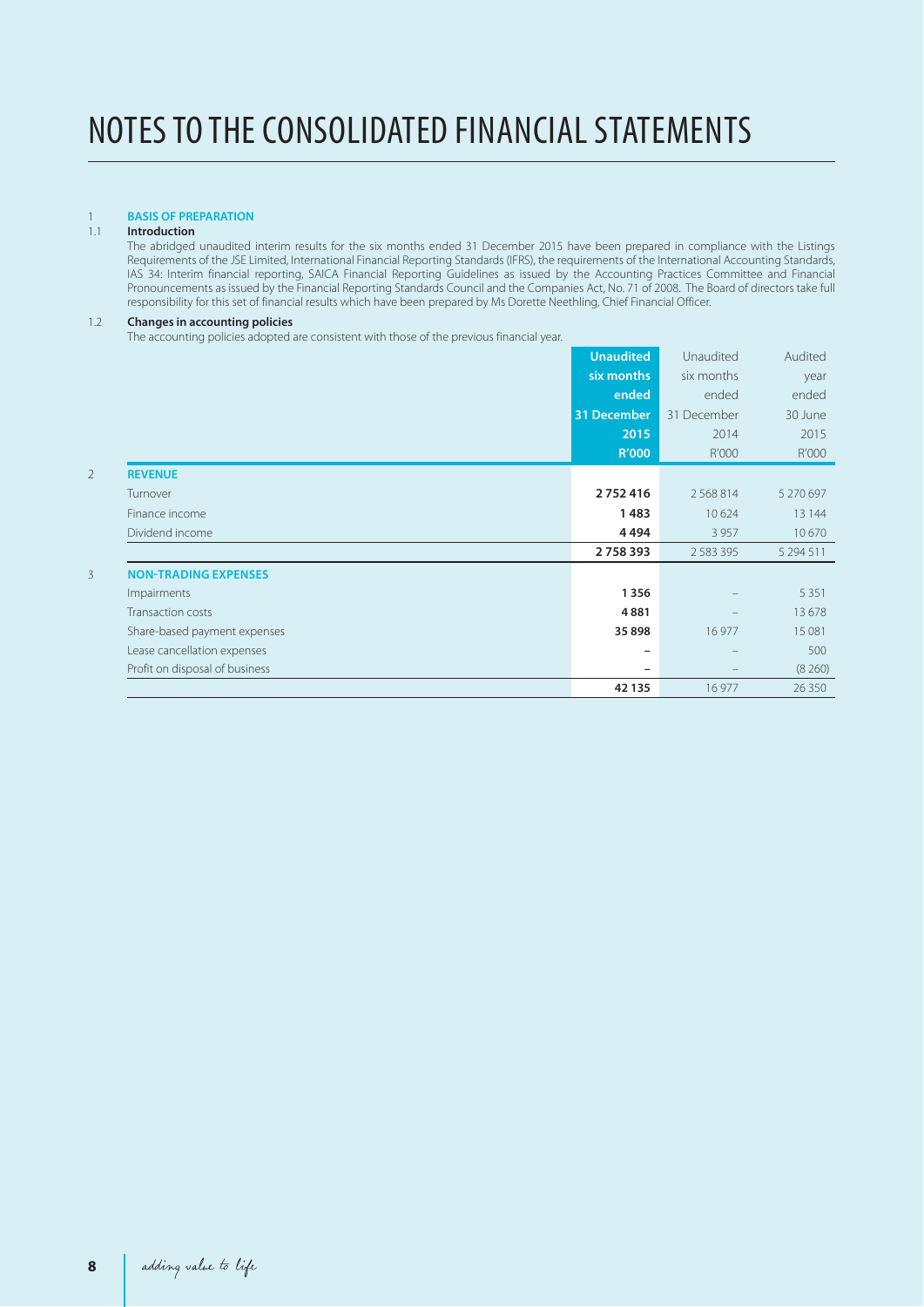|                                                                                                                                                                                                                                          | <b>Unaudited</b> | Unaudited   | Audited  |
|------------------------------------------------------------------------------------------------------------------------------------------------------------------------------------------------------------------------------------------|------------------|-------------|----------|
|                                                                                                                                                                                                                                          | six months       | six months  | year     |
|                                                                                                                                                                                                                                          | ended            | ended       | ended    |
|                                                                                                                                                                                                                                          | 31 December      | 31 December | 30 June  |
|                                                                                                                                                                                                                                          | 2015             | 2014        | 2015     |
|                                                                                                                                                                                                                                          | <b>R'000</b>     | R'000       | R'000    |
| <b>DISCONTINUED OPERATION</b>                                                                                                                                                                                                            |                  |             |          |
| The Board has resolved to dispose of Adcock Ingram Private Limited (India).<br>The results of India are presented below and the net assets were reclassified as<br>held-for-sale as completion of this disposal is expected by year-end. |                  |             |          |
| <b>REVENUE</b>                                                                                                                                                                                                                           | 118096           | 133 688     | 264 415  |
| <b>TURNOVER</b>                                                                                                                                                                                                                          | 114 614          | 130 517     | 257 672  |
| Cost of sales                                                                                                                                                                                                                            | (40280)          | (42176)     | (86 864) |
| <b>Gross profit</b>                                                                                                                                                                                                                      | 74 334           | 88 341      | 170 808  |
| Selling, distribution and marketing expenses                                                                                                                                                                                             | (59041)          | (74700)     | (144796) |
| Fixed and administrative expenses                                                                                                                                                                                                        | (11103)          | (40 224)    | (84156)  |
| <b>Trading profit/(loss)</b>                                                                                                                                                                                                             | 4 1 9 0          | (26 583)    | (58144)  |
| Non-trading expenses                                                                                                                                                                                                                     | (5300)           |             | (79975)  |
| <b>Operating loss</b>                                                                                                                                                                                                                    | (1110)           | (26 583)    | (138119) |
| Finance income                                                                                                                                                                                                                           | 3482             | 3 1 7 1     | 6743     |
| Finance costs                                                                                                                                                                                                                            | (297)            | (203)       | (458)    |
| <b>Profit/(Loss) before taxation</b>                                                                                                                                                                                                     | 2075             | (23615)     | (131834) |
| Taxation                                                                                                                                                                                                                                 |                  | 7085        |          |
| Profit/(Loss) for the period/year                                                                                                                                                                                                        | 2075             | (16530)     | (131834) |
| <b>ASSETS</b>                                                                                                                                                                                                                            |                  |             |          |
| Property, plant and equipment                                                                                                                                                                                                            | 14798            |             |          |
| Intangible assets                                                                                                                                                                                                                        | 556 060          |             |          |
| Inventories                                                                                                                                                                                                                              | 39 840           |             |          |
| Trade and other receivables                                                                                                                                                                                                              | 67865            |             |          |
| Cash and cash equivalents                                                                                                                                                                                                                | 149 997          |             |          |
| <b>Total assets</b>                                                                                                                                                                                                                      | 828 560          |             |          |
| <b>LIABILITIES</b>                                                                                                                                                                                                                       |                  |             |          |
| Long-term borrowings                                                                                                                                                                                                                     | 5868             |             |          |
| Trade and other payables                                                                                                                                                                                                                 | 118 126          |             |          |
| Provisions                                                                                                                                                                                                                               | 3316             |             |          |
| <b>Total liabilities</b>                                                                                                                                                                                                                 | 127 310          |             |          |
| Foreign currency translation reserve related to assets classified as held-for-sale                                                                                                                                                       | 252 688          |             |          |
| Net assets                                                                                                                                                                                                                               | 448 562          |             |          |
| Included in the Group's consolidated statement of cash flows are cash flows from the<br>India discontinued operation. These cash flows are included in operating, investing and<br>financing activities as follows:                      |                  |             |          |
|                                                                                                                                                                                                                                          |                  |             |          |
| Cash inflow from operating activities                                                                                                                                                                                                    | 4358             |             |          |
| Cash outflow from investing activities                                                                                                                                                                                                   | (445)            |             |          |
| Cash outflow from financing activities                                                                                                                                                                                                   | (208)            |             |          |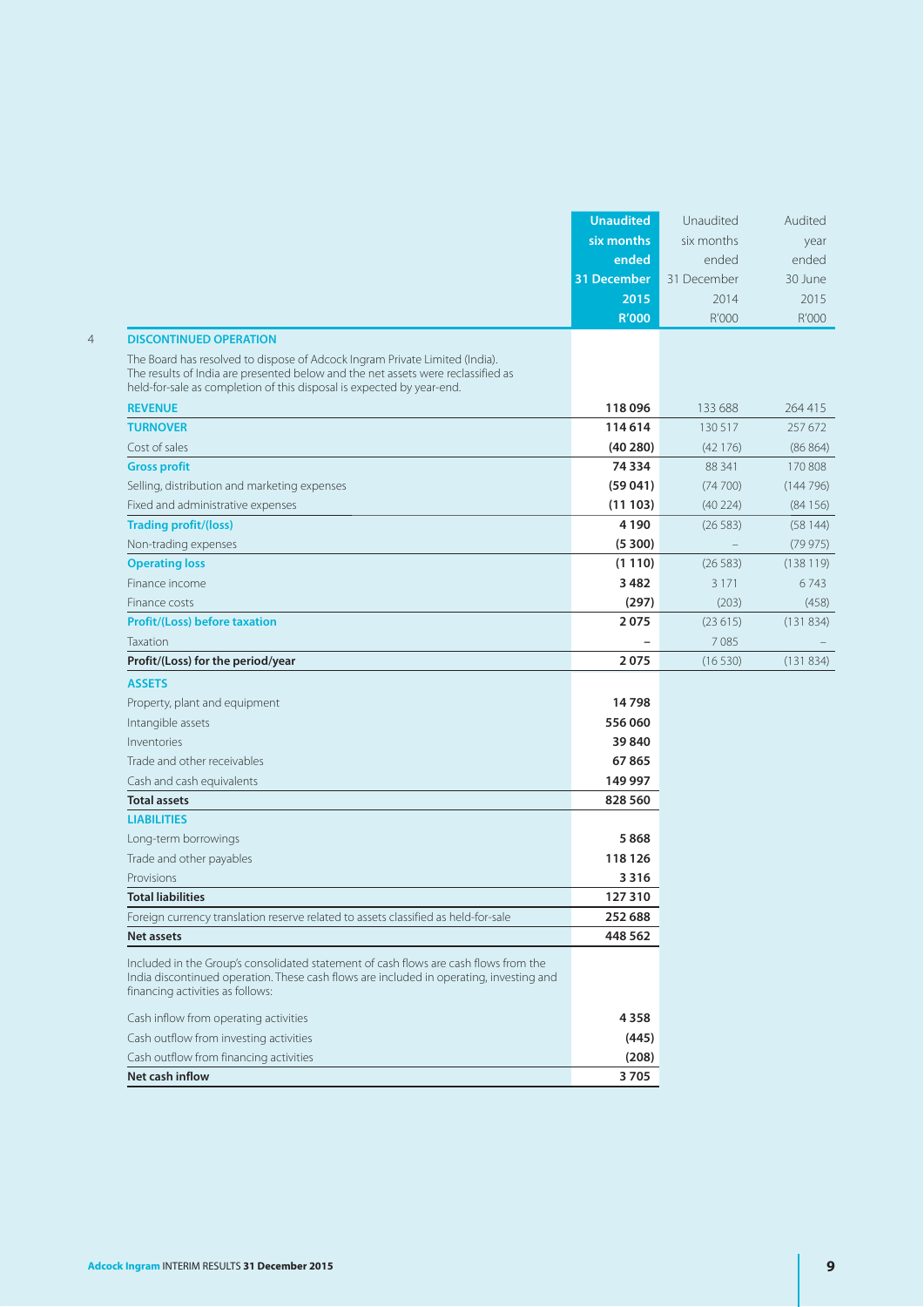### NOTES TO THE CONSOLIDATED FINANCIAL STATEMENTS CONTINUED

|                                                                                                                                                                                                                                                                                                                                                                                             | <b>Unaudited</b><br>six months<br>ended<br>31 December<br>2015<br><b>R'000</b> | Unaudited<br>six months<br>ended<br>31 December<br>2014<br>R'000 | Audited<br>year<br>ended<br>30 June<br>2015<br>R'000 |
|---------------------------------------------------------------------------------------------------------------------------------------------------------------------------------------------------------------------------------------------------------------------------------------------------------------------------------------------------------------------------------------------|--------------------------------------------------------------------------------|------------------------------------------------------------------|------------------------------------------------------|
| <b>SEGMENT REPORTING</b>                                                                                                                                                                                                                                                                                                                                                                    |                                                                                |                                                                  |                                                      |
| As at December 2014 the assets and liabilities of the OTC, Consumer and Prescription<br>products were integrated and managed as the Pharmaceutical division in Southern<br>Africa. The Group regarded this as a single primary business segment for statement<br>of financial position purposes. The prior year figures have now been restated in line<br>with the current group structure. |                                                                                |                                                                  |                                                      |
| <b>Turnover</b>                                                                                                                                                                                                                                                                                                                                                                             |                                                                                |                                                                  |                                                      |
| Continuing operations:                                                                                                                                                                                                                                                                                                                                                                      |                                                                                |                                                                  |                                                      |
| Southern Africa                                                                                                                                                                                                                                                                                                                                                                             | 2608213                                                                        | 2 441 439                                                        | 5 022 770                                            |
| OTC.                                                                                                                                                                                                                                                                                                                                                                                        | 761 465                                                                        | 698 568                                                          | 1454224                                              |
| Consumer                                                                                                                                                                                                                                                                                                                                                                                    | 328 122                                                                        | 304 152                                                          | 628 991                                              |
| Prescription                                                                                                                                                                                                                                                                                                                                                                                | 892 380                                                                        | 880 914                                                          | 1812735                                              |
| Hospital                                                                                                                                                                                                                                                                                                                                                                                    | 626 246                                                                        | 557805                                                           | 1 126 820                                            |
| Rest of Africa and India*                                                                                                                                                                                                                                                                                                                                                                   | 159 117                                                                        | 134 731                                                          | 270 761                                              |
| Less: Intercompany sales                                                                                                                                                                                                                                                                                                                                                                    | (14914)                                                                        | (7356)                                                           | (22834)                                              |
|                                                                                                                                                                                                                                                                                                                                                                                             | 2752416                                                                        | 2568814                                                          | 5 270 697                                            |
| Discontinued operation:                                                                                                                                                                                                                                                                                                                                                                     |                                                                                |                                                                  |                                                      |
| India                                                                                                                                                                                                                                                                                                                                                                                       | 114 614                                                                        | 130 517                                                          | 257 672                                              |
|                                                                                                                                                                                                                                                                                                                                                                                             | 2867030                                                                        | 2 699 331                                                        | 5 5 28 3 6 9                                         |
| Trading and operating profit<br>Continuing operations:                                                                                                                                                                                                                                                                                                                                      |                                                                                |                                                                  |                                                      |
| Southern Africa                                                                                                                                                                                                                                                                                                                                                                             | 279318                                                                         | 238 518                                                          | 520 894                                              |
| <b>OTC</b>                                                                                                                                                                                                                                                                                                                                                                                  | 128 642                                                                        | 141 174                                                          | 260 717                                              |
| Consumer                                                                                                                                                                                                                                                                                                                                                                                    | 42 050                                                                         | 38 298                                                           | 79 301                                               |
| Prescription                                                                                                                                                                                                                                                                                                                                                                                | 87054                                                                          | 57 909                                                           | 148 099                                              |
| Hospital                                                                                                                                                                                                                                                                                                                                                                                    | 21 572                                                                         | 1 1 3 7                                                          | 32777                                                |
| Rest of Africa and India*                                                                                                                                                                                                                                                                                                                                                                   | 13 264                                                                         | 5 3 1 2                                                          | (11767)                                              |
| Trading profit                                                                                                                                                                                                                                                                                                                                                                              | 292 582                                                                        | 243830                                                           | 509 127                                              |
| Less: Non-trading expenses                                                                                                                                                                                                                                                                                                                                                                  | (42135)                                                                        | (16977)                                                          | (26350)                                              |
| Operating profit                                                                                                                                                                                                                                                                                                                                                                            | 250 447                                                                        | 226853                                                           | 482777                                               |
| <b>Total assets</b>                                                                                                                                                                                                                                                                                                                                                                         |                                                                                |                                                                  |                                                      |
| Continuing operations:                                                                                                                                                                                                                                                                                                                                                                      |                                                                                |                                                                  |                                                      |
| Southern Africa                                                                                                                                                                                                                                                                                                                                                                             | 4 199 702                                                                      | 3 9 3 6 2 6 4                                                    | 4 0 6 4 0 3 1                                        |
| <b>OTC</b>                                                                                                                                                                                                                                                                                                                                                                                  | 1442263                                                                        | 1 346 847                                                        | 1419863                                              |
| Consumer                                                                                                                                                                                                                                                                                                                                                                                    | 350916                                                                         | 441 509                                                          | 393 820                                              |
| Prescription                                                                                                                                                                                                                                                                                                                                                                                | 1318918                                                                        | 1 112 274                                                        | 1 209 513                                            |
| Hospital                                                                                                                                                                                                                                                                                                                                                                                    | 1 087 605                                                                      | 1035634                                                          | 1 040 835                                            |
| Rest of Africa                                                                                                                                                                                                                                                                                                                                                                              | 260 529                                                                        | 218 025                                                          | 193 171                                              |
| India joint venture                                                                                                                                                                                                                                                                                                                                                                         | 228 624                                                                        | 145 388                                                          | 171 787                                              |
| Other - shared services                                                                                                                                                                                                                                                                                                                                                                     | 434 958                                                                        | 678 580                                                          | 348 597                                              |
|                                                                                                                                                                                                                                                                                                                                                                                             | 5 123 813                                                                      | 4 978 257                                                        | 4777586                                              |
| Discontinued operation:                                                                                                                                                                                                                                                                                                                                                                     |                                                                                |                                                                  |                                                      |
| India                                                                                                                                                                                                                                                                                                                                                                                       | 828 560                                                                        | 728 045                                                          | 680 366                                              |
|                                                                                                                                                                                                                                                                                                                                                                                             |                                                                                |                                                                  |                                                      |

\* Research and development services in India.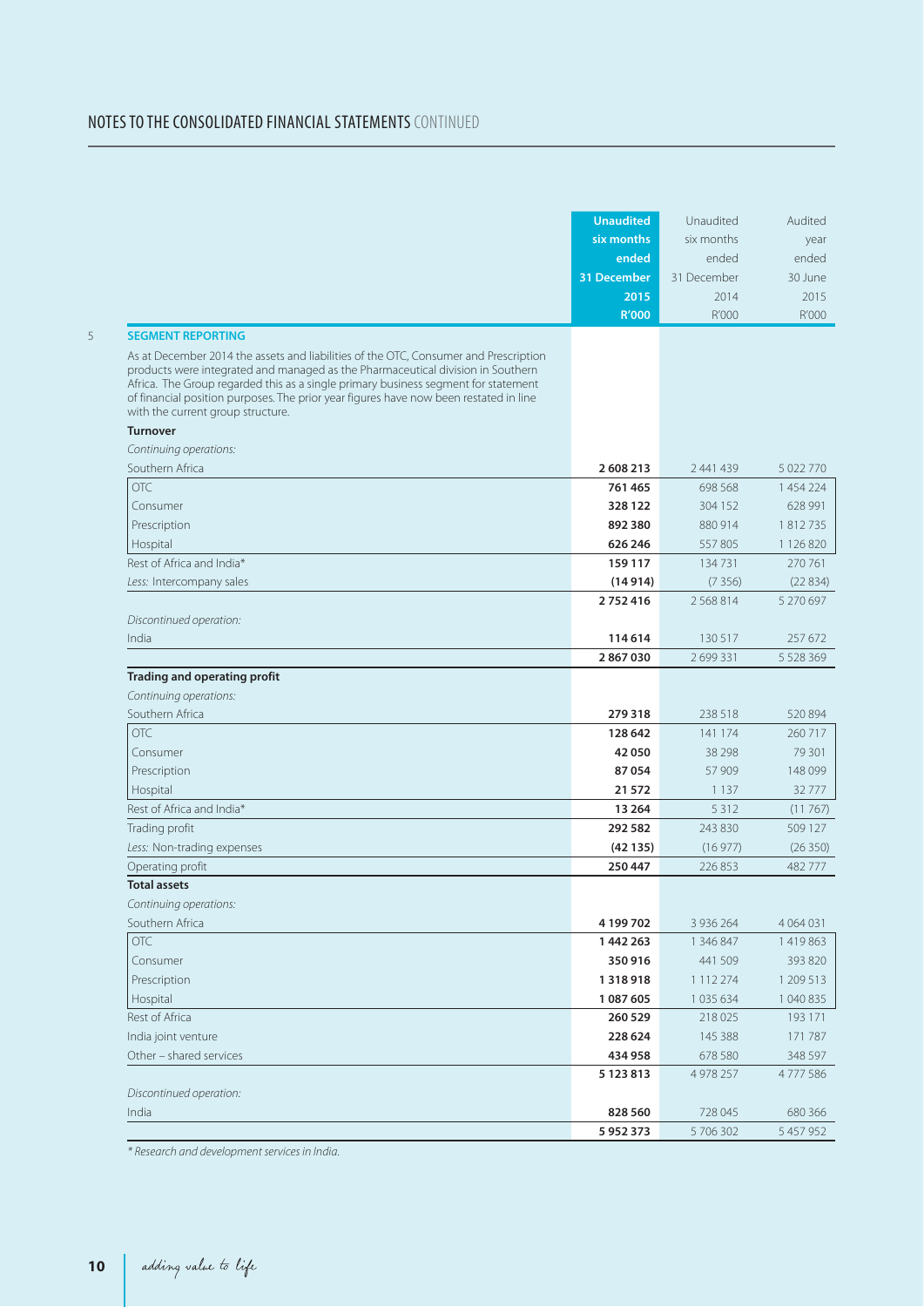|   |                                                                                      | <b>Unaudited</b> | Unaudited   | Audited  |
|---|--------------------------------------------------------------------------------------|------------------|-------------|----------|
|   |                                                                                      | six months       | six months  | year     |
|   |                                                                                      | ended            | ended       | ended    |
|   |                                                                                      | 31 December      | 31 December | 30 June  |
|   |                                                                                      | 2015             | 2014        | 2015     |
|   |                                                                                      | <b>R'000</b>     | R'000       | R'000    |
| 6 | <b>INVENTORY</b>                                                                     |                  |             |          |
|   | The amount of inventories written down recognised as an expense in profit or loss:   |                  |             |          |
|   | Cost of sales                                                                        | 17992            | 31 906      | 97 800   |
|   | Non-trading expenses                                                                 |                  |             | (8375)   |
|   |                                                                                      | 17992            | 31 906      | 89425    |
| 7 | <b>CAPITAL COMMITMENTS</b>                                                           |                  |             |          |
|   | - contracted                                                                         | 12460            | 21 140      | 7000     |
|   | - approved, but not contracted                                                       | 13 083           | 10841       | 33 0 26  |
|   |                                                                                      | 25 543           | 31 981      | 40 0 26  |
| 8 | <b>HEADLINE EARNINGS</b>                                                             |                  |             |          |
|   | Headline earnings is determined as follows:                                          |                  |             |          |
|   | <b>Continuing operations</b>                                                         |                  |             |          |
|   | Earnings attributable to owners of Adcock Ingram from total operations               | 166 662          | 141892      | 197 932  |
|   | Adjusted for:                                                                        |                  |             |          |
|   | (Earnings)/Loss attributable from discontinued operation                             | (2075)           | 16 5 30     | 131834   |
|   | Earnings attributable to owners of Adcock Ingram from continuing operations          | 164 587          | 158 422     | 329 766  |
|   | Adjusted for:                                                                        |                  |             |          |
|   | Loss/(Profit) on disposal/scrapping of property, plant and equipment                 | 255              | (475)       | (1750)   |
|   | Tax effect on disposal of property, plant and equipment                              | (7)              |             | (227)    |
|   | Impairment of property, plant and equipment                                          |                  |             | 7 3 9 0  |
|   | Share of non-controlling interest in the impairment of property, plant and equipment |                  |             | (1819)   |
|   | Profit on disposal of business                                                       |                  |             | (8260)   |
|   | Adjustments relating to equity-accounted joint ventures                              |                  |             | 412      |
|   | Headline earnings from continuing operations                                         | 164835           | 157 947     | 325 512  |
|   | <b>Discontinued operation</b>                                                        |                  |             |          |
|   | Earnings/(Loss) attributable to owners of Adcock Ingram from discontinued operation  | 2075             | (16530)     | (131834) |
|   | Adjusted for:                                                                        |                  |             |          |
|   | Impairment of intangible assets                                                      |                  |             | 74432    |
|   | Loss on disposal/scrapping of property, plant and equipment                          |                  |             | 2 2 4 1  |
|   | Headline earnings/(loss) from discontinued operation                                 | 2075             | (16530)     | (55161)  |
|   |                                                                                      | '000             | '000        | '000     |
| 9 | <b>SHARE CAPITAL</b>                                                                 |                  |             |          |
|   | Number of shares in issue                                                            | 175 748          | 201 652     | 201 685  |
|   | Number of treasury shares held                                                       | (9454)           | (32800)     | (32800)  |
|   | Net shares in issue                                                                  | 166 294          | 168 852     | 168 885  |
|   | Headline earnings and basic earnings per share are based on:                         |                  |             |          |
|   | Weighted average number of shares                                                    | 167 219          | 168795      | 168 834  |
|   | Diluted weighted average number of shares                                            | 167492           | 168 844     | 168 841  |